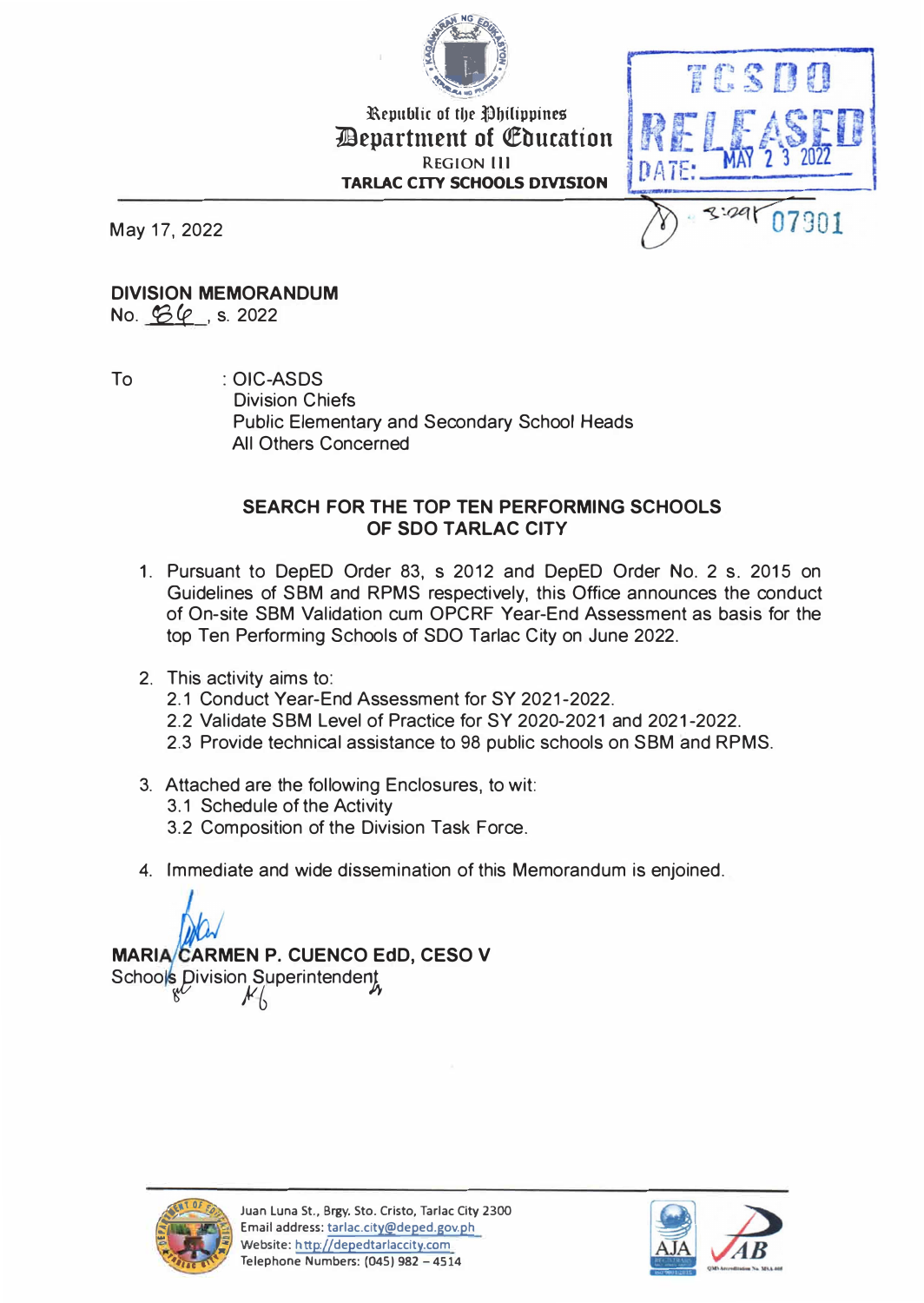Enclosure No. 1 to Division Memorandum No.  $\mathcal{C}_s$  2022

## SEARCH FOR TOP THE TEN PERFORMING SCHOOL OF SDO TARLAC CITY

 $\sim 10^{-10}$ 

 $\ddot{\phantom{a}}$ 

| <b>DISTRICT</b>  | <b>NAME OF SCHOOL</b>          | <b>SCHOOL HEAD</b>          | <b>DATE</b>          |  |
|------------------|--------------------------------|-----------------------------|----------------------|--|
|                  | Binauganan ES                  | Jean T. Masanque            |                      |  |
| <b>CENTRAL A</b> | San Juan Bautista ES           | Nova B. Sarmiento           | <b>JUNE 1, 2022</b>  |  |
|                  | San Nicolas ES                 | Lucia R. Domingo            |                      |  |
|                  | San Rafael ES                  | Albert A. Nerida            |                      |  |
|                  | San Sebastian ES               | Christian M. Quiton         |                      |  |
| <b>CENTRAL B</b> | <b>Damaso Briones ES</b>       | Tessie D. Batallones        |                      |  |
|                  | Dona Arsenia ES                | Sherie May L. Osongco       |                      |  |
|                  | <b>Matatalaib Bato ES</b>      | Lilibeth B. Policarpio      | <b>JUNE 2, 2022</b>  |  |
|                  | Natividad L. De Leon ES        | Anneth B. Lukban            |                      |  |
|                  | Sepung Calzada ES              | <b>Rosalie Cabarios</b>     |                      |  |
|                  | <b>Trinidad ES</b>             | Joy G. Yabut                |                      |  |
|                  | Amucao ES                      | Irma D. Gordo               |                      |  |
|                  | <b>Amucao NHS</b>              | May Avelino                 |                      |  |
|                  | <b>Balingcanaway Centro ES</b> | Benjamin M. Martinez        | <b>JUNE 3, 2022</b>  |  |
|                  | Balingcanaway Corba ES         | Lorna V. Magno              |                      |  |
|                  | Batang-Batang IS               | Jolie M. Intal              |                      |  |
| <b>EAST</b>      | <b>Maliwalo CES</b>            | Aleli M. Catacutan          |                      |  |
|                  | San Jose ES                    | Eliseo S. Pangan            | <b>JUNE 6, 2022</b>  |  |
|                  | San Manuel ES                  | Nancy F. Gacula             |                      |  |
|                  | San Manuel HS                  | <b>Estrelita Bermudo</b>    |                      |  |
|                  | Villa Bacolor ES               | Marilyn V. David            |                      |  |
|                  | Alvindia-Aguso ES              | Mary Jane C. Dela Cruz      |                      |  |
|                  | Alvindia-Aguso HS              | Aphrodite Editha O. Dizon   |                      |  |
|                  | <b>Balibago Primero IS</b>     | Johanna Marie T. De Jesus   | <b>JUNE 7, 2022</b>  |  |
| <b>NORTH A</b>   | <b>Banaba ES</b>               | Grace M. Vidal              |                      |  |
|                  | <b>Buhilit ES</b>              | Mariza M. Cuaresma          |                      |  |
|                  | Dalayap ES                     | Maricor R. Manalili PhD     |                      |  |
| <b>NORTH B</b>   | <b>Mapalad ES</b>              | Elizabeth Y. Sayson         |                      |  |
| <b>SOUTH A</b>   | Armenia ES                     | Rosalina Vilma R. Samaniego | <b>JUNE 8, 2022</b>  |  |
|                  | San Miguel ES                  | Rowel B. Agustin            |                      |  |
|                  | <b>Yabutan ES</b>              | Rowel B. Agustin            |                      |  |
| <b>SOUTH B</b>   | <b>Buenavista ES</b>           | Rosalia E. Ignacio          |                      |  |
|                  | Capehan ES                     | Crisel M. Tolentino         | <b>JUNE 9, 2022</b>  |  |
|                  | CAT HS-Annex                   | Michael C. Bungay           |                      |  |
|                  | <b>CAT HS-Main</b>             | Maria Linda A. Cayabyab     |                      |  |
|                  | <b>CAT-ES</b>                  | Candelaria P. Dayrit        |                      |  |
| <b>WEST A</b>    | Maligaya ES                    | Alona A. Mallari            |                      |  |
|                  | <b>Maliwalo National HS</b>    | Ruby Ana T. Pineda          | <b>JUNE 10, 2022</b> |  |
|                  | Northern Hill ES-Annex         | Vivian D. Paulo             |                      |  |
|                  | Paraiso ES                     | Amie Fe D. Feria            |                      |  |
|                  | Tarlac West CES                | Alberto David               |                      |  |
| <b>WEST B</b>    | Apalang ES                     | Jony Lyn A. Asuncion        |                      |  |
|                  | <b>Balanti ES</b>              | Cristy T. Gomez             | <b>JUNE 20, 2022</b> |  |
|                  | Don Florencio P. Buan ES       | Farrah Sheila A. Mallari    |                      |  |
|                  | San Jose de Urquico ES         | Elvira S. Samaniego         |                      |  |
|                  | San Pablo ES                   | Flora G. Escalambre         |                      |  |
|                  | San Vicente ES-Main            | Claudette M. Macabulos      |                      |  |

## **SCHEDULE OF THE ACTIVITY**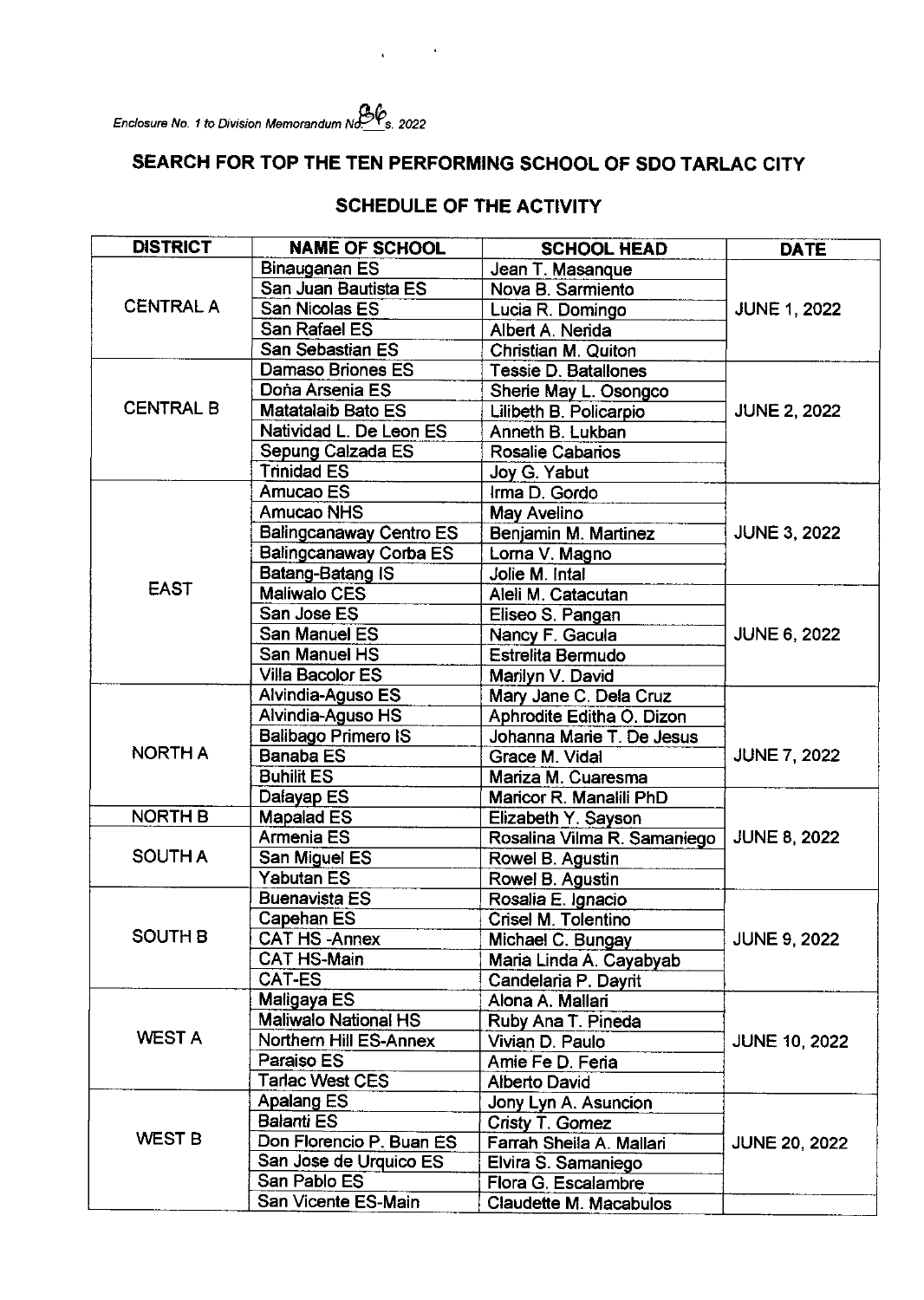|                   | Bagong Barrio ES           | Evangeline R. Espinosa |                      |  |
|-------------------|----------------------------|------------------------|----------------------|--|
|                   | <b>Felicidad Magday ES</b> | Rolando A. Espiritu    |                      |  |
|                   | San Isidro ES              | Fatima T. Alimurong    | <b>JUNE 21, 2022</b> |  |
| WEST C            | Tibag ES                   | Marieta M. Cabenta     |                      |  |
|                   | Tibag HS                   | Juvelyn L. Esteban     |                      |  |
| <b>INTEGRATED</b> | Sto. Cristo IS             | Ronald I. Castro       |                      |  |
| <b>SCHOOLS</b>    | <b>Burot IS</b>            | Neptune C. Manalese    | <b>JUNE 22, 2022</b> |  |
|                   | Sapang Maragul IS          | Ma. Asuncion C. Ibanez |                      |  |

 $\Delta \phi = 0.01$  and